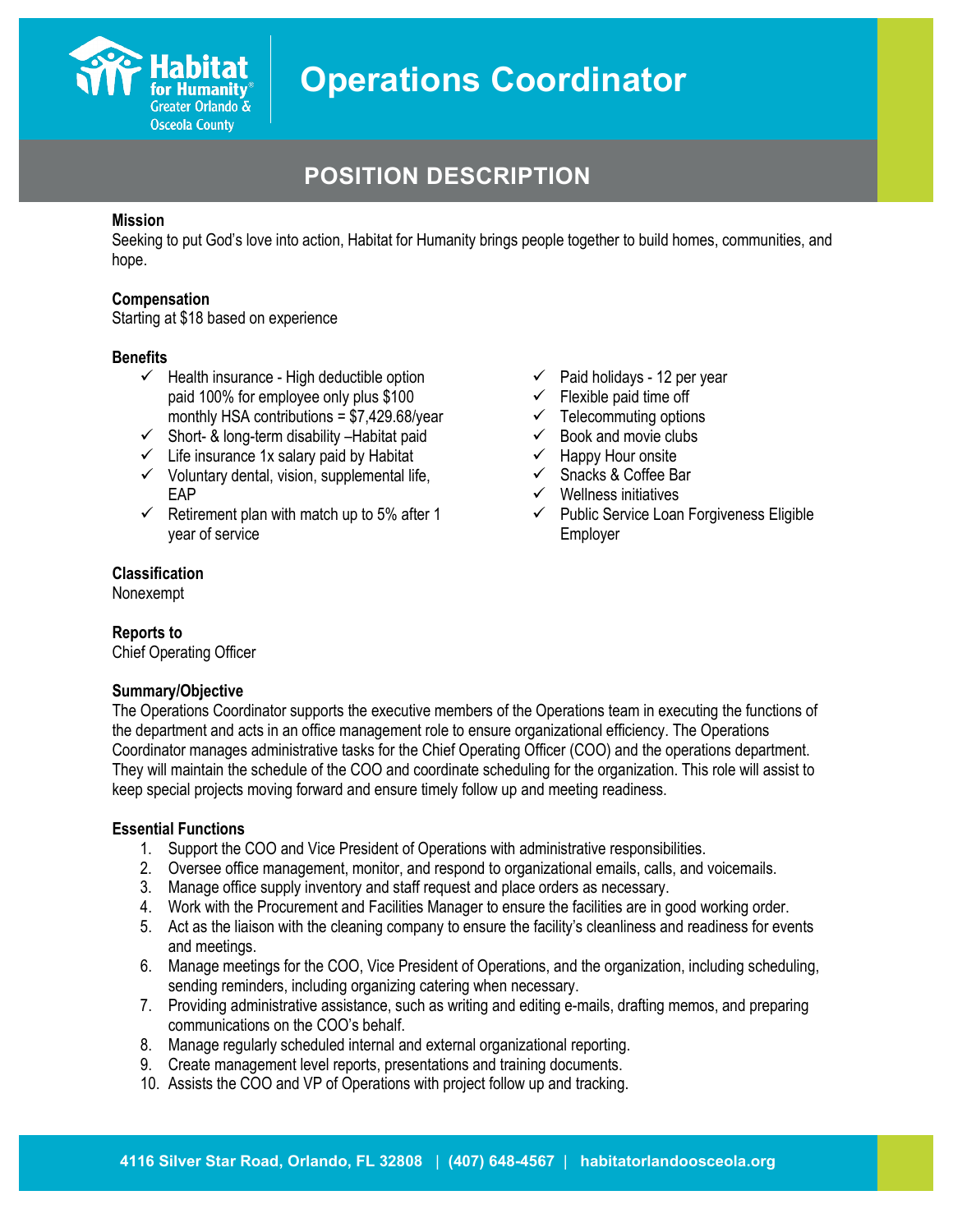

## **POSITION DESCRIPTION**

- 11. Assist with maintaining proper insurance coverage including, gathering information for insurance renewal, adding and removing properties from insurance, and dissemination of Certificate of Insurance.
- 12. Oversee renewal of organizational compliance documents, certificates, permits.
- 13. Maintain organization calendars and support internal organizational communication.
- 14. Complete administrative duties such as filing, typing, copying, binding, scanning etc.
- 15. Assist other department staff members as directed by the COO.

#### **Competencies**

- 1. Passionate about the Habitat for Humanity mission and purpose
- 2. Ability to solve problems and make decisions independently in a creative and effective manner
- 3. Proficient in Microsoft Office Suite
- 4. Ability to work directly with people from diverse racial, ethnic, and socioeconomic backgrounds
- 5. Maintain confidentiality of sensitive information
- 6. Ability to take initiative, prioritize work, meet deadlines & be highly organized and flexible
- 7. Ability to work on multiple projects at once in a fast-paced environment
- 8. Excellent written and verbal communication
- 9. Excellent analytical skills
- 10. Strong attention to detail
- 11. Superior customer service skills
- 12. Project management skills

#### **Supervisory Responsibility**

This position has no supervisory responsibility.]

#### **Work Environment**

The work environment characteristics described here are representative of those an employee encounters while performing the essential functions of this job in an office environment. This role routinely uses standard office equipment such as computers, phones, photocopiers, filing cabinets, and fax machines.

#### **Physical Demands**

The physical demands described here are representative of those that must be met by an employee to successfully perform the essential functions of this job. While performing the duties of this job, the employee is regularly required to use hands, reach with hands/arms, listen, and communicate. The employee must be capable of lifting and/or moving up to 15 pounds on a necessary basis and will occasionally be required to stand and walk for extended periods of time consistent with a typical office environment.

#### **Position Type/Expected Hours of Work**

This is a full-time, hourly position and the office hours of operation are Monday through Friday, 9 a.m. to 5 p.m. Some early mornings, evenings and weekends may be required.

#### **Travel**

Travel, if any, is primarily local during business hours and mileage is reimbursed.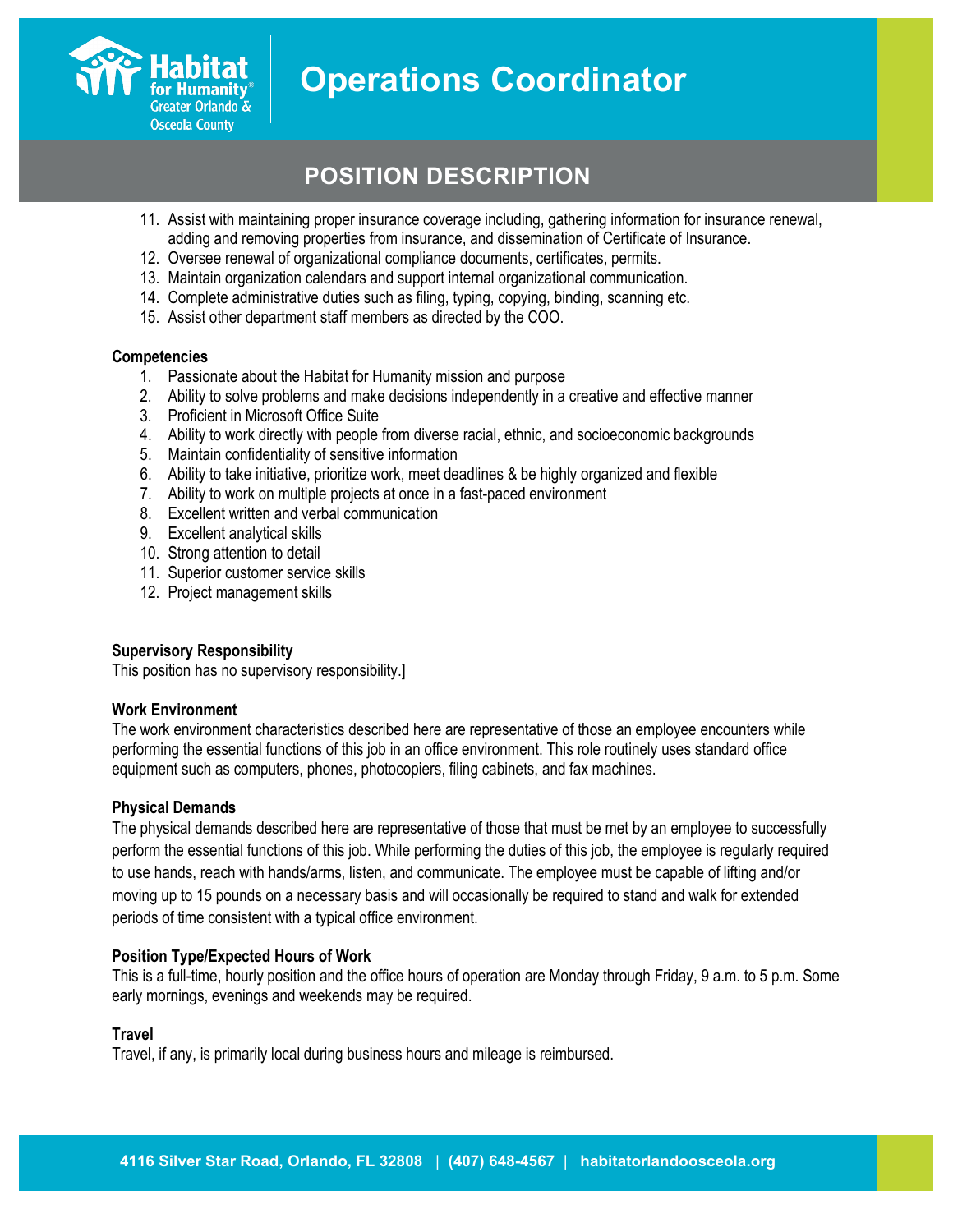

## **POSITION DESCRIPTION**

#### **Required Education and Experience**

High School diploma or equivalent Must obtain and maintain annually Anti-Money Laundering certificate within first 90 days: training provided by Habitat

#### **Preferred Education and Experience**

Project Management Office Management

#### **Other Duties**

Please note this job description is not designed to cover or contain a comprehensive listing of activities, duties or responsibilities that are required of the employee for this job. Duties, responsibilities, and activities may change at any time with or without notice.

### **Office Location:**

4116 Silver Star Rd. Orlando, FL 32808

#### **To Apply:**

Please send resume and cover letter to employment@habitatorlandoosceola.org All resumes will be reviewed upon receipt.

*Habitat for Humanity Greater Orlando & Osceola County, Inc. is an equal opportunity employer and seeks to employ and assign the best qualified personnel for all our positions in a manner that does not unlawfully discriminate against any person because of race, color, religion, gender, marital status, age, national origin, physical or mental disability, sexual orientation, veteran/reserve national guard status, or any other status or characteristic protected by law.*

*6/9/2022*